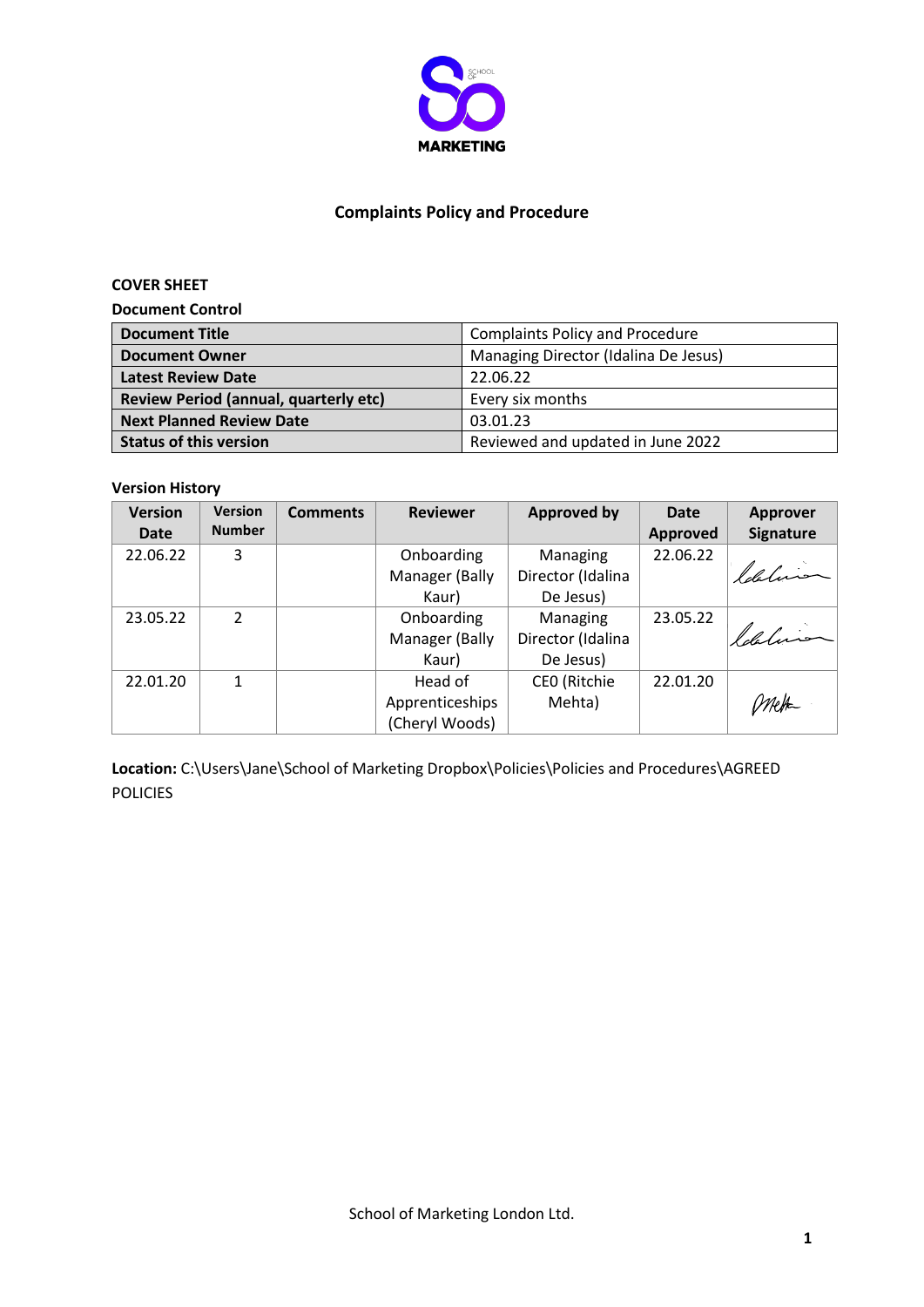

### **Scope of Policy**

**School of Marketing** is committed to providing a quality service to our learners, employers and clients. If you are not satisfied with the level of service you have received from us, we would like you to tell us about it. All complaints are taken seriously, and any feedback is appreciated as it provides us with an opportunity to improve our standards. Our Complaints Team are responsible for objectively reviewing and investigating any concerns.

## **1. Complaint Definition**

'An expression of dissatisfaction with any individual, service or lack of service whereby a response is reasonably expected and has not been resolved by an informal approach'.

## **2. Introduction**

The following describes **the School of Marketing** Customer Complaints Policy. This policy applies to customers (learners and employers) who are dissatisfied with the provision of our service and wish to make a formal complaint. The procedure may be used by existing and prospective customers

## **3. Principles**

**School of Marketing** constantly seek to improve services and aims, therefore, to deal thoroughly, objectively and fairly with any complaint about business services and offer an appropriate remedy to anyone who is adversely affected by service which fails to meet our standards.

**School of Marketing** are constantly seeking to improve services and aims, therefore, to deal thoroughly, objectively and fairly with any complaint about business services, and to offer an appropriate remedy to anyone who is adversely affected by a service which fails to meet our standards.

- Customers, either individually or collectively, are entitled to raise legitimate complaints. **School of Marketing** will not penalise anyone for making a legitimate complaint. This entitlement is balanced by the requirement that the rights are not misused, and that the professional reputation of employees are protected. Action may be taken, if a complaint is shown to be malicious, frivolous, or vexatious.
- It is expected that the documentation generated during the complaint procedure will remain confidential and that this will be respected by all parties.
- **•** School of Marketing cannot deal fully with anonymous complaints, as a personal response would no longer be an option. **School of Marketing** considers individuals about whom complaints are being made, have the right to know the basis of the complaint and what is being claimed. A copy of relevant

School of Marketing London Ltd.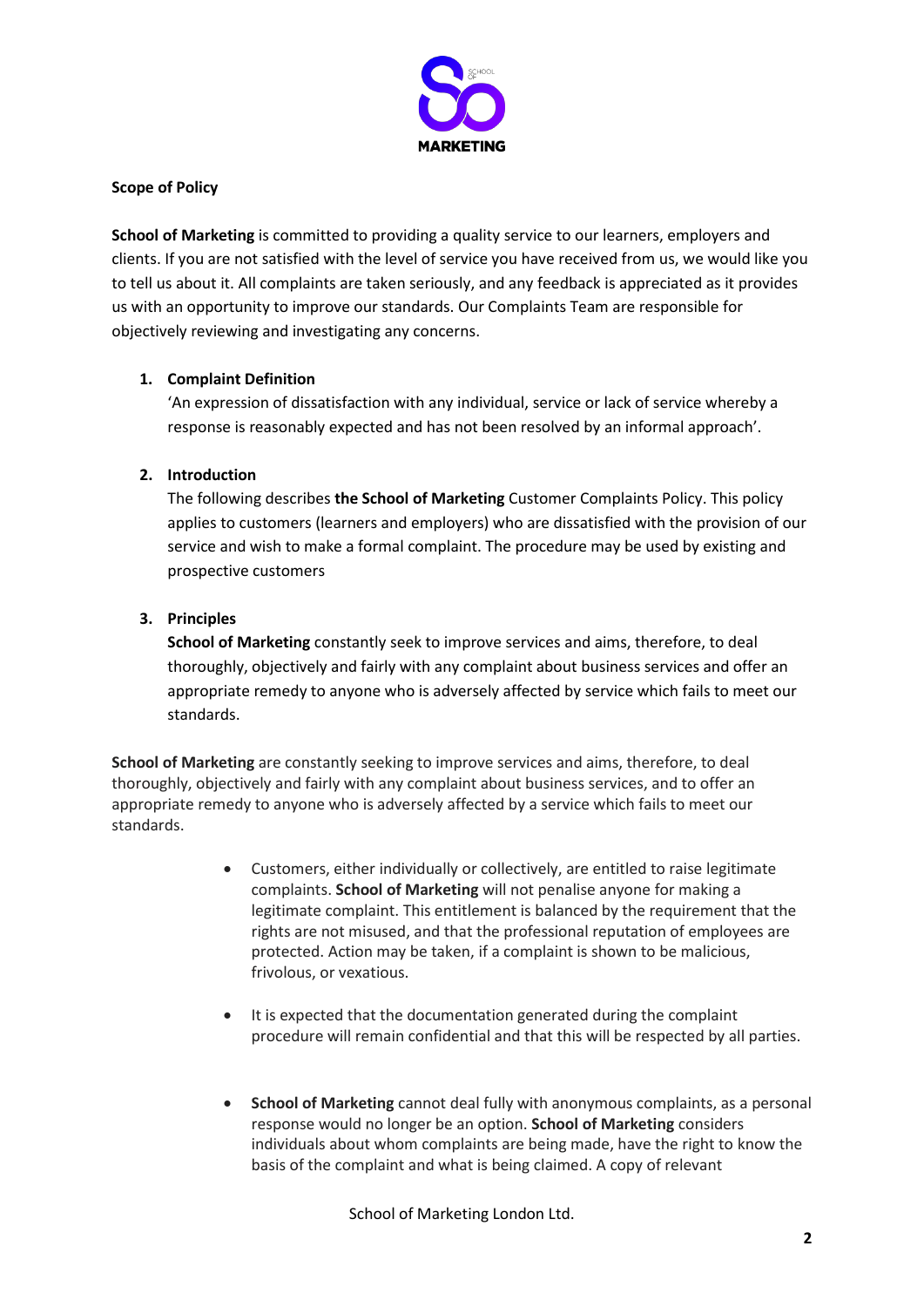

documentation will be forwarded to the person who is the subject of the complaint. **School of Marketing** will, however, always ensure that the complainant's identity is not disclosed, or implied as the complaint is investigated, without informing the relevant party first.

- If the complainant is concerned about revealing their identity, advice may be sought from anyone at the local centre or another **School of Marketing** employee who is familiar to the customer.
- Customers are advised to raise the issue informally and only once. It is anticipated that the vast majority of complaints will be resolved at this stage. This is the first and preferred method of resolution, without recourse to formal procedures. Informal complaints will be recorded at this stage, which will override any further informal approach made by any other individual subsequent to this.

### 1. **Types of complaint covered by this policy**

This is a single complaints procedure covering various types of customer complaints or grievances. The list is not exhaustive, but a complaint is likely to fall within the following categories:

- x Complaints arising from an educational experience e.g., poor teaching or supervision
- Complaints in respect of academic and/or administrative support or other services
- Complaints from Apprentices or their employers may be investigated by the Education and Skills Funding Agency if they are not satisfied with the outcome of the investigation.
- The behaviour of another customer, student or member of staff

### 2. **Complaints affecting a number of learners**

If the complaint is shared by a number of learners, it should be raised collectively as a group **School of Marketing** will follow the procedure outlined above. If the group of learners will be submitting a letter of complaint, it should be signed by all parties and submitted with any evidence.

#### 3. **Customer Complaints Procedure**

**School of Marketing** Senior Management team has overall responsibility for the complaint's procedure. It monitors the complaints and comments received, and the effectiveness of this procedure in addressing them. Subject to complaints being dealt with on an individual basis,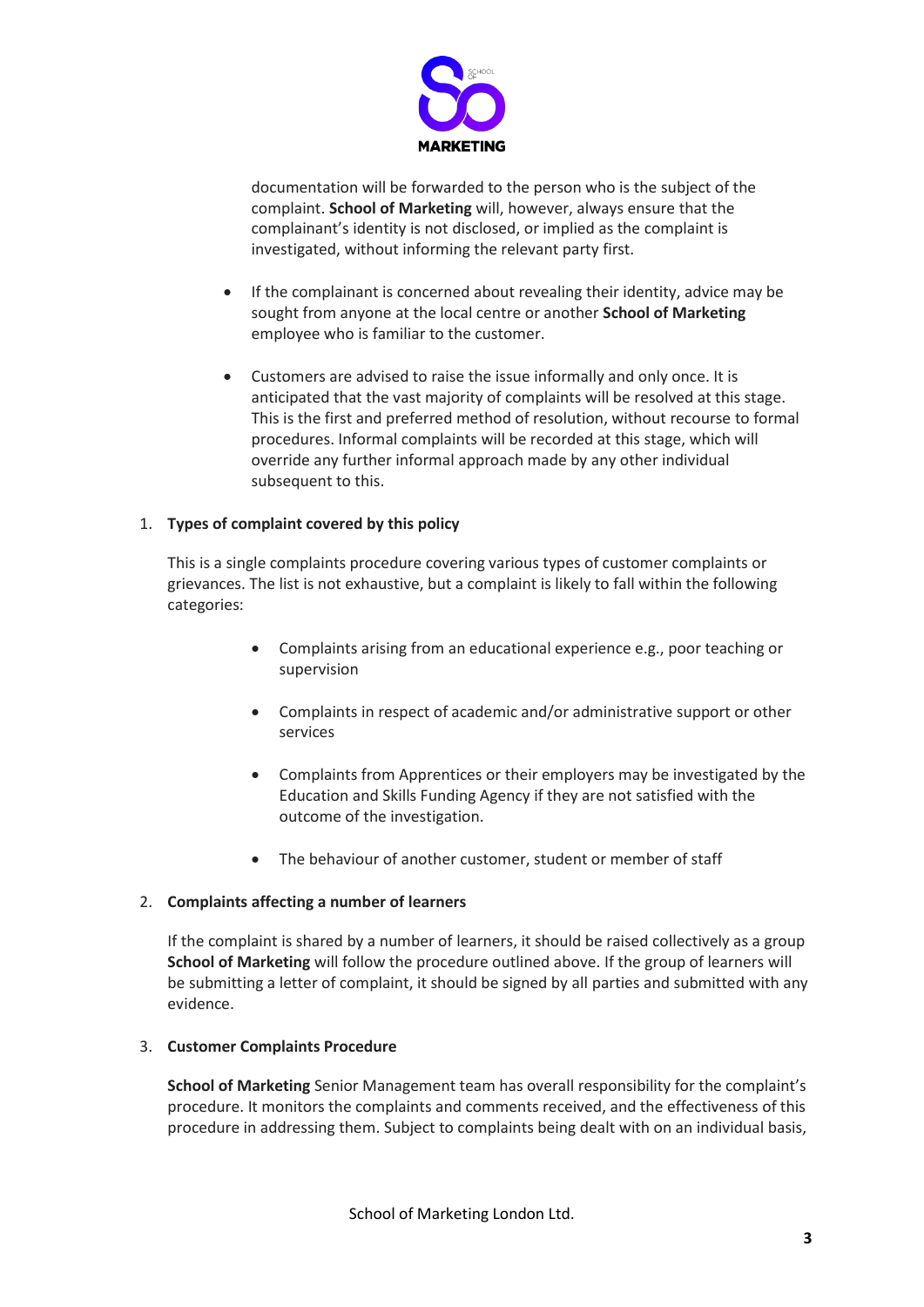

the Senior Management team will review any common causes, patterns and emerging trends of complaints.

Our **Managing Director, Idalina De Jesus** is responsible for arranging, recording and ensuring that decisions are conveyed to the Senior Management team. All detailed documentation will be kept confidentially.

### 4. **How to make a complaint**

You can make a complaint in a number of ways:

- x By email: complaints@schoolofmarketing.co.uk
- x Or by post to: **School of Marketing** 518 Mappin House, 4 Winsley St, London W1W 8HF

You will need to provide:

- $\bullet$  Your name
- x A contact address (and preferably telephone and email address)
- Name of programme/employer details
- The date on which the problem arose
- The outcome/response you would like from us
- Any supporting evidence.

You will receive an acknowledgment that the complaint has been received within 2 working days.

**School of Marketing** is committed to ensuring equality of opportunity. You are encouraged to inform us at the earliest opportunity of any disability or specific learning requirements, enabling us to make the appropriate adjustments and support throughout the complaint process.

#### 5. **The investigation**

The investigation will be undertaken by our internal Complaints Officer, who will respond within fourteen working days of receiving your complaint to let you know the outcome of the investigation and details of any action. If the **School of Marketing** is unable to provide you with a response within these timescales, you will be informed. You, and any individual against whom the complaint is being made, are entitled to submit written evidence to the Complaints Officer in support of your respective position.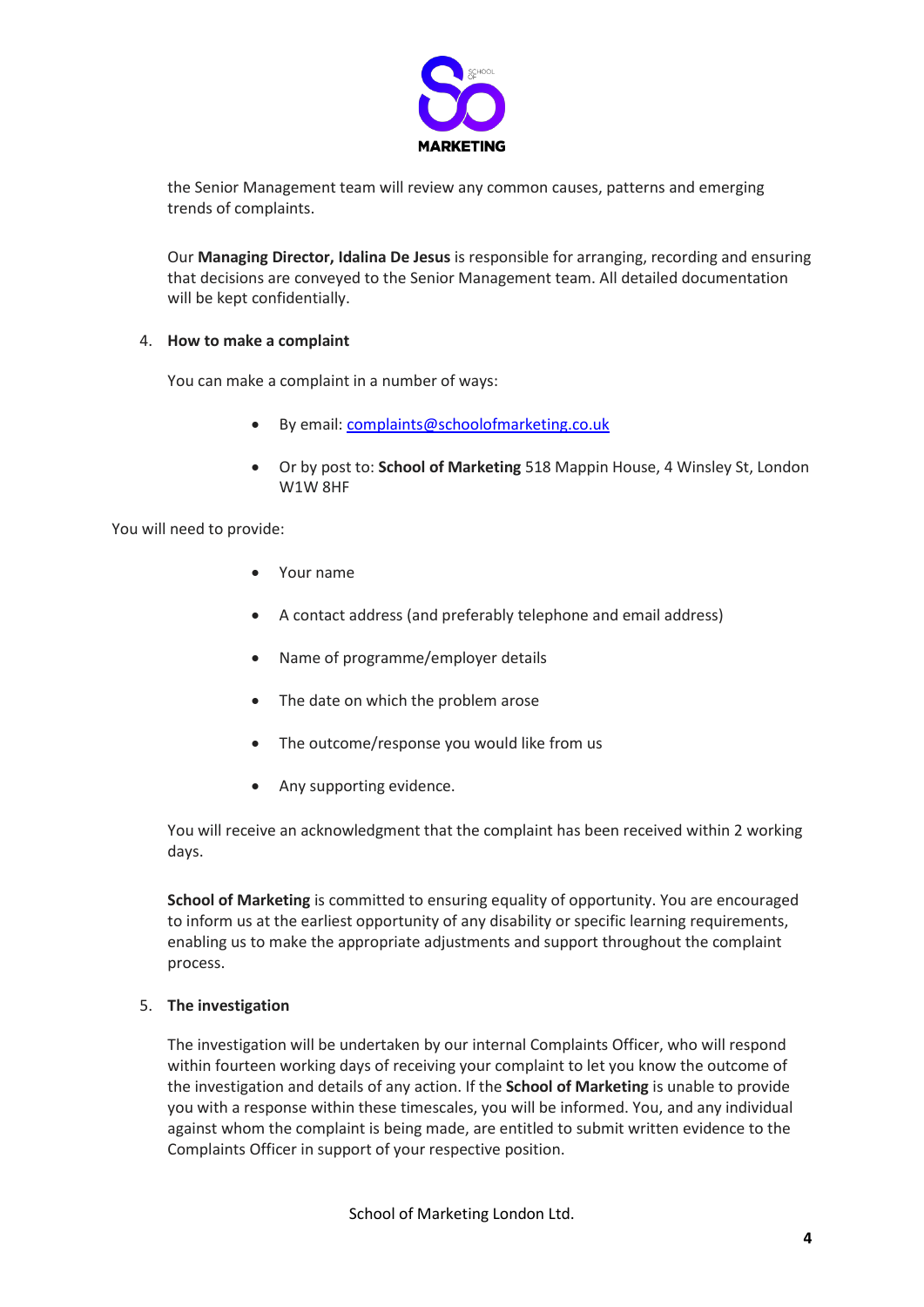

If at any time during this stage, or later, you would like to try to resolve your complaint informally, you can do this by emailing them.

### 6. **The possible outcomes of the formal complaint**

- o Complaint not upheld (if the complaint is felt not to be warranted)
- o Complaint upheld in whole or in part (if the complaint, or part of it, is felt to be fair in any of its elements)

In the event of a complaint being upheld in whole or in part, recommendations will be made in respect of remedial action required. A response may be required from the individuals concerned, within a set time frame.

**School of Marketing** will respond by detailing how the complaint has been investigated, the evidence used, the conclusion reached, and, if appropriate, the steps to be taken to resolve the matter. **School of Marketing** may not be able to give you the precise redress requested but you will have an opportunity to state if you are satisfied with the proposals.

### 7. **Appeal against outcome**

If, on receiving the response to the initial complaint, the customer considers that:

- Not all the evidence has been considered in reaching an outcome.
- The decision you have received is unfair or unlawful; or
- Despite your complaint being upheld, you have still been disadvantaged.

An appeal should be submitted in writing to the Complaints Team for the case to be reconsidered on any of these grounds. Both parties to any complaint have the right to appeal, within seven working days of learning of the outcome.

Grounds for appeal must include additional evidence to that submitted originally and should indicate in writing why the response to the complaint is not satisfactory. Taking into account all the previous attempts at resolution, Senior Management will make the final decision. A review will be conducted, and a decision will be provided within 10 working days of the appeal being submitted.

If a learner or the Employer is dissatisfied with the processing of, or response received, in relation to any complaint submitted, the learner or the Employer (as applicable) has the right to escalate the complaint to the Education and Skills Funding Agency [ESFA].

Any complaint concerns or enquiries regarding the apprenticeship may be escalated to the ESFA via the ESFA Apprenticeship Service Support - [helpdesk@manage](mailto:helpdesk@manage-apprenticeships.service.gov.uk)[apprenticeships.service.gov.uk](mailto:helpdesk@manage-apprenticeships.service.gov.uk) [\(08000 150 600\)](tel:08000150600).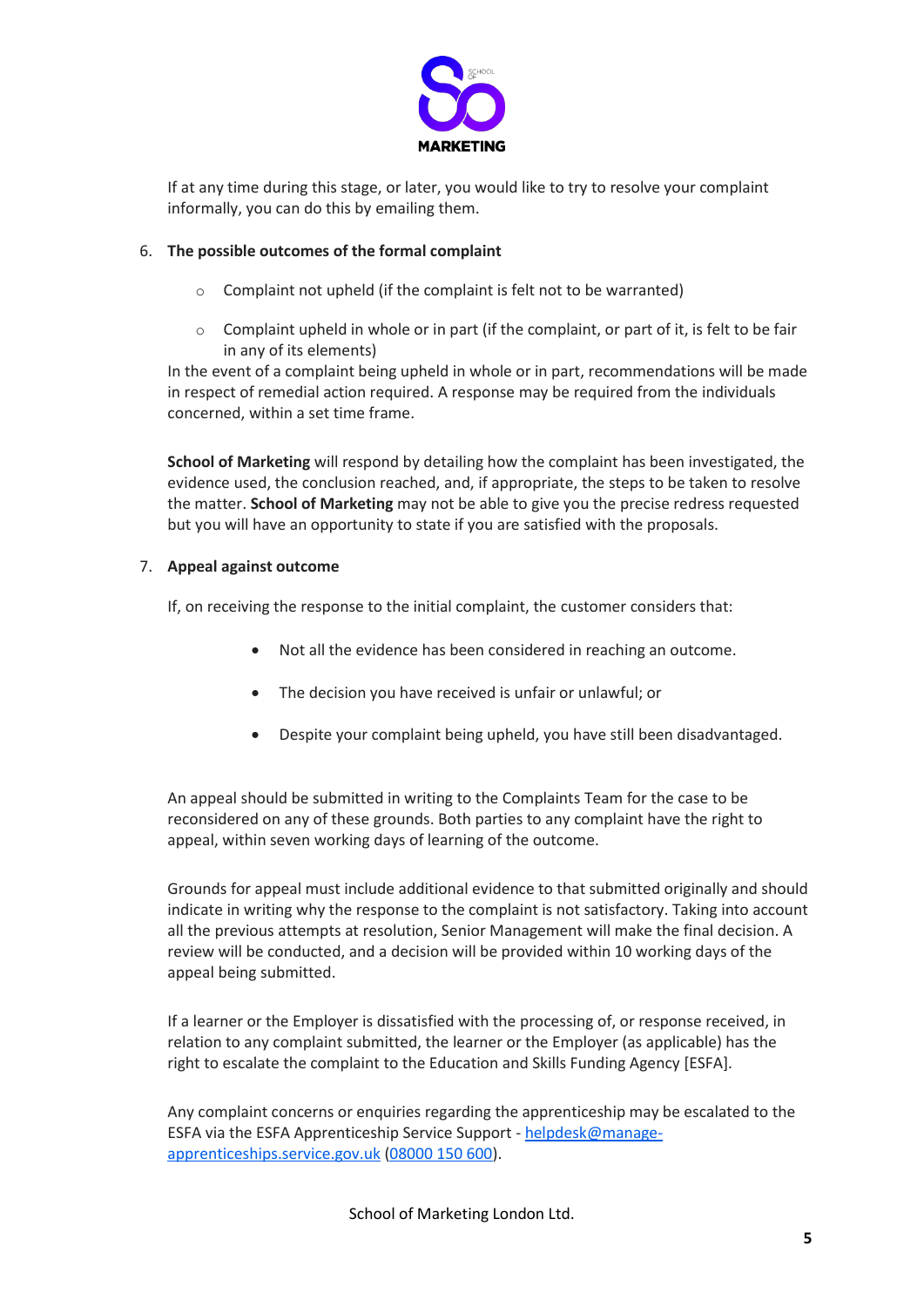

Further information on the ESFA complaints policy is available here: [www.gov.uk/government/organisations/education-and-skills-funding](https://www.gov.uk/government/organisations/education-and-skills-funding-agency/about/complaints-procedure)[agency/about/complaints-procedure](https://www.gov.uk/government/organisations/education-and-skills-funding-agency/about/complaints-procedure)

# 8. **External Assessors and Regulation Bodies**

If you are not satisfied with the outcome, you may be able to refer this through the qualifications awarding body or the regulators complaints procedure. Full details of these procedures will be provided upon request.